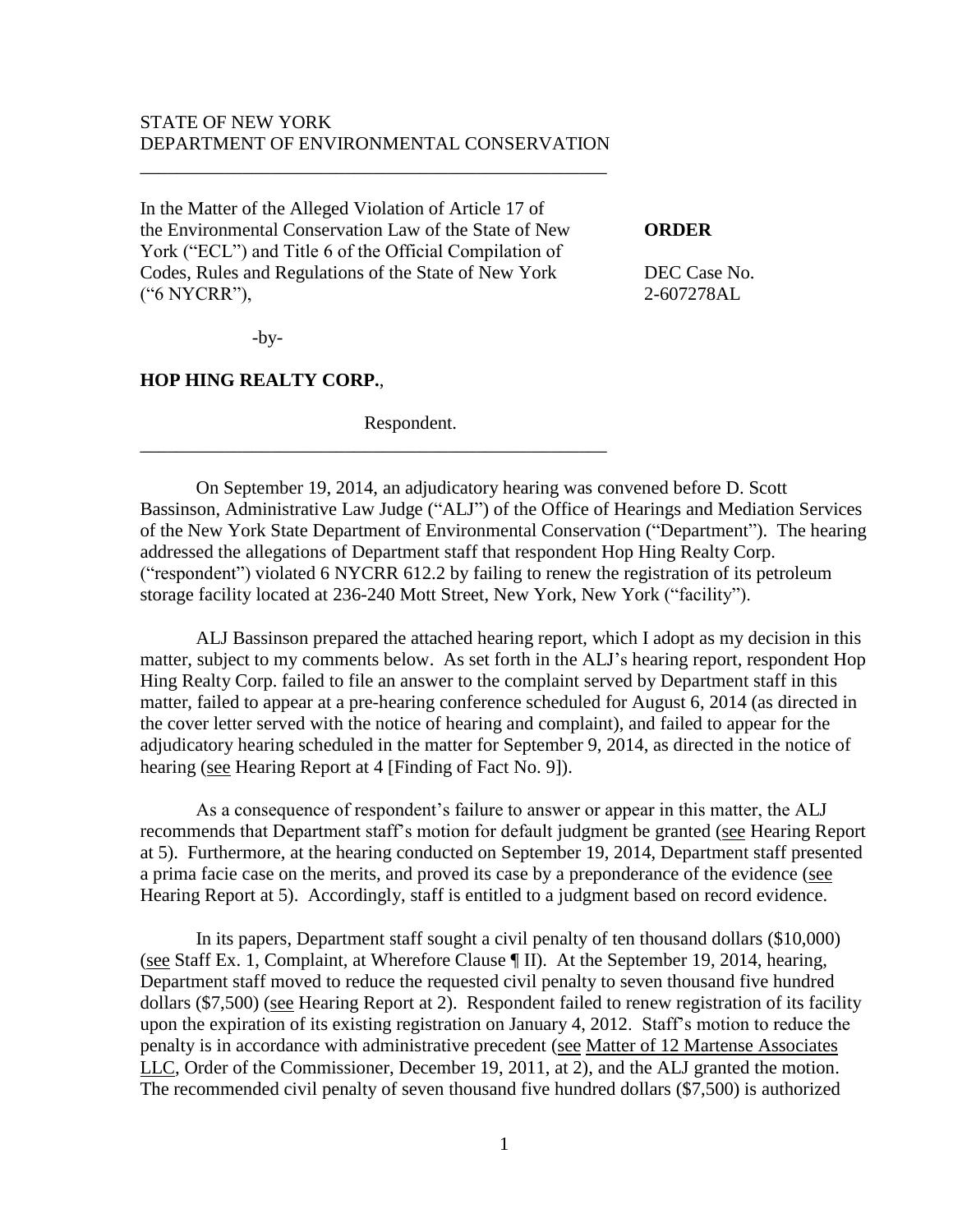and appropriate. Respondent is also directed to submit to the Department a petroleum bulk storage registration application for the facility, plus applicable registration fees, within fifteen (15) days of the service of this order upon it.

**NOW, THEREFORE,** having considered this matter and being duly advised, it is **ORDERED** that:

- I. Department staff's motion for a default judgment pursuant to 6 NYCRR 622.15 is granted. By failing to answer or appear in this proceeding, respondent Hop Hing Realty Corp. waived its right to be heard at the hearing.
- II. Moreover, based upon record evidence, respondent Hop Hing Realty Corp. is adjudged to have violated 6 NYCRR 612.2 for failing to renew the registration of its petroleum storage facility located at 236-240 Mott Street, New York, New York.
- III. Within fifteen (15) days of the service of this order upon respondent, respondent Hop Hing Realty Corp. shall submit to the Department a petroleum bulk storage registration application for the facility, plus applicable registration fees.
- IV. Within fifteen (15) days of the service of this order upon respondent, respondent Hop Hing Realty Corp. shall pay a civil penalty in the amount of seven thousand five hundred dollars (\$7,500) by certified check, cashier's check or money order made payable to the New York State Department of Environmental Conservation.
- V. The facility petroleum bulk storage registration application, applicable registration fees, and the penalty payment shall be sent to the following address:

Office of General Counsel New York State Department of Environmental Conservation 625 Broadway, 14th Floor Albany, New York 12233-1500 Attn: Brooke Turallo.

VI. Any questions or other correspondence regarding this order shall also be addressed to Brooke Turallo at the address referenced in paragraph V of this order.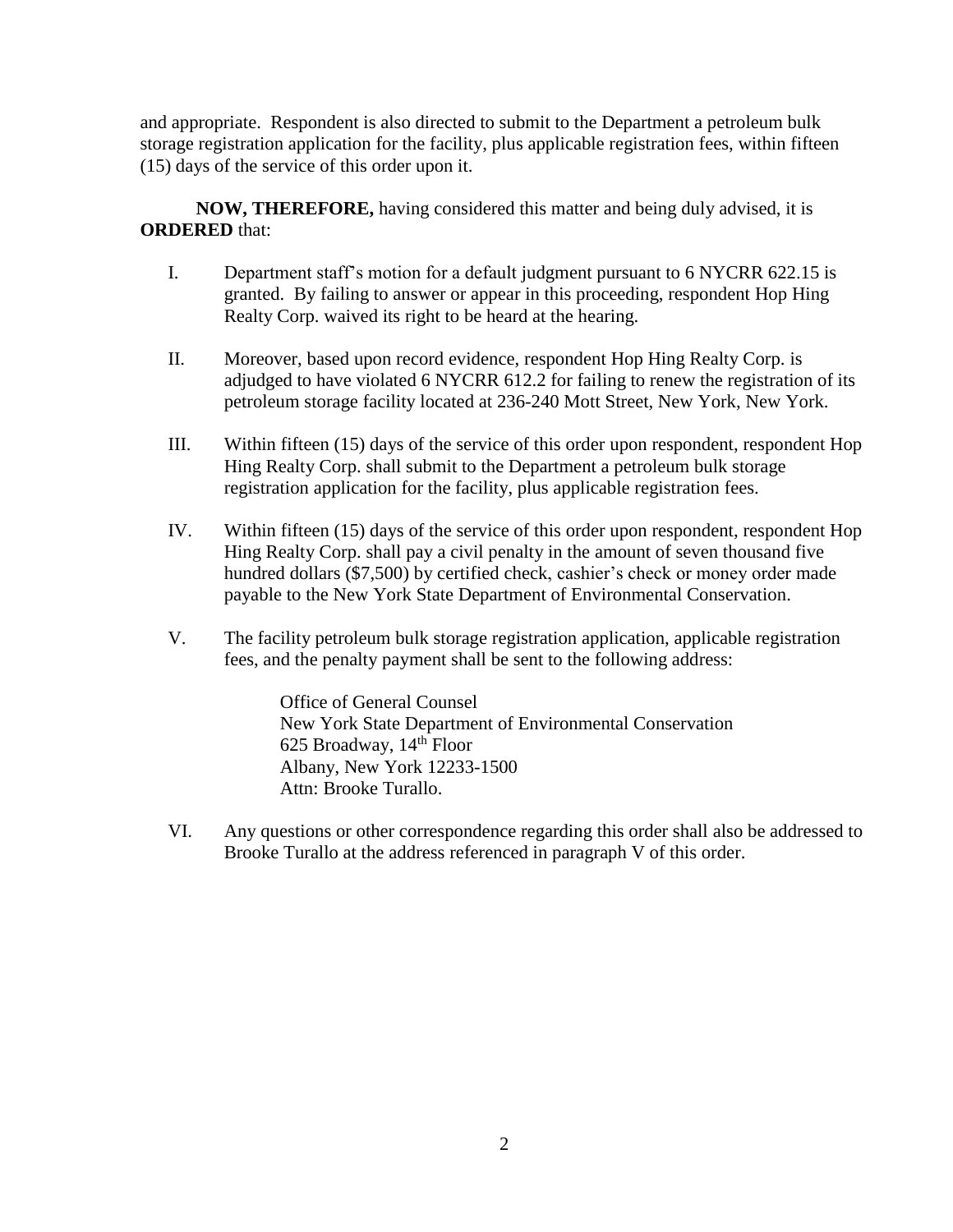VII. The provisions, terms and conditions of this order shall bind respondent Hop Hing Realty Corp., and its agents, successors and assigns, in any and all capacities.

> For the New York State Department of Environmental Conservation

> > $/S/$

By: \_\_\_\_\_\_\_\_\_\_\_\_\_\_\_\_\_\_\_\_\_\_\_\_\_\_\_\_\_\_

Joseph J. Martens Commissioner

Dated: October 24, 2014 Albany, New York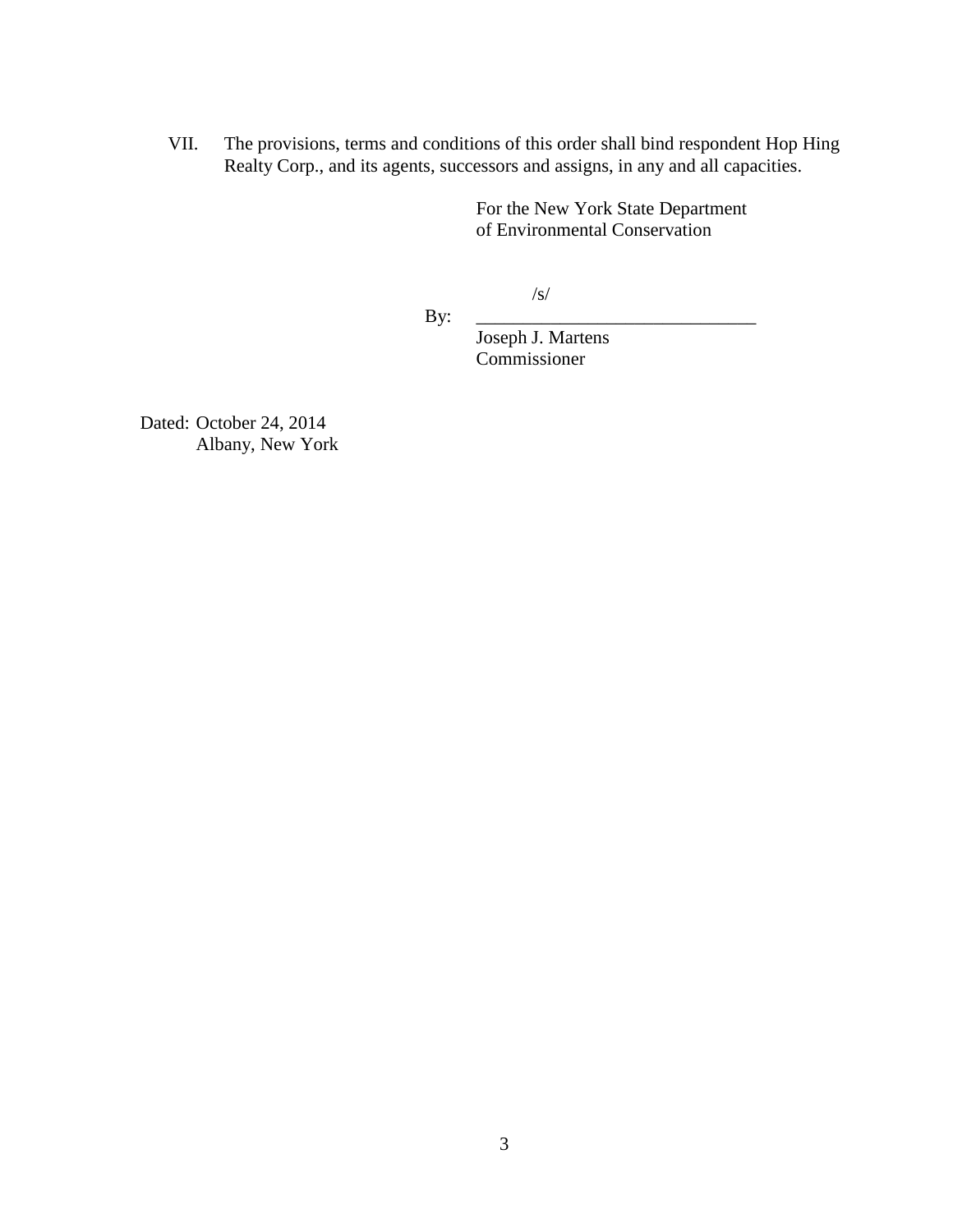# STATE OF NEW YORK DEPARTMENT OF ENVIRONMENTAL CONSERVATION

\_\_\_\_\_\_\_\_\_\_\_\_\_\_\_\_\_\_\_\_\_\_\_\_\_\_\_\_\_\_\_\_\_\_\_\_\_\_\_\_\_\_\_\_\_\_\_\_\_\_

In the Matter of the Alleged Violation of Article 17 of the Environmental Conservation Law of the State of New **HEARING REPORT** York ("ECL") and Title 6 of the Official Compilation of Codes, Rules and Regulations of the State of New York DEC CASE NO. ("6 NYCRR"), 2-607278AL

-by-

#### **HOP HING REALTY CORP.**,

Respondent.

\_\_\_\_\_\_\_\_\_\_\_\_\_\_\_\_\_\_\_\_\_\_\_\_\_\_\_\_\_\_\_\_\_\_\_\_\_\_\_\_\_\_\_\_\_\_\_\_\_\_

#### Procedural History

Respondent Hop Hing Realty Corp. ("respondent") was served with a notice of hearing and complaint, dated July 7, 2014, alleging a violation of ECL 17-1009 and its implementing regulation, 6 NYCRR 612.2, for failure to renew its registration of its petroleum storage facility located at 236-240 Mott Street, New York, New York. The complaint seeks an order of the Commissioner (1) finding respondent in violation of ECL 17-1009 and 6 NYCRR 612.2; (2) assessing a civil penalty in the amount of ten thousand dollars (\$10,000); (3) directing respondent to register its petroleum storage facility within fifteen (15) days of the service of the Commissioner's order upon respondent, by remitting the registration fee set forth in ECL 17-1009(2) and a complete registration application in accordance with 6 NYCRR 612.2; and (4) granting such other and further relief as the Commissioner may deem just and proper.

Respondent is an active domestic business corporation in the State of New York. Accordingly, service of the notice of hearing and complaint on respondent was made by serving the New York State Department of State on July 10, 2014 (see Staff Exhibit ["Staff Ex."] 2). Respondent was also served with the notice of hearing and complaint by regular mail on July 10, 2014 (id.). Respondent failed to file an answer to the complaint, failed to appear at a pre-hearing conference scheduled for August 6, 2014, and failed to appear at an adjudicatory hearing scheduled for September 9, 2014, as directed in the cover letter served with the notice of hearing and complaint.

As stated in the notice of hearing, an adjudicatory hearing was convened on September 9, 2014 before Administrative Law Judge ("ALJ") Michael S. Caruso of the Department of Environmental Conservation's ("Department") Office of Hearings and Mediation Services ("OHMS") at the Department's Region 2 offices, 1 Hunter's Point Plaza, 47-40 21<sup>st</sup> Street, Long Island City, New York 11101-5407. Department staff was represented by Benjamin Conlon, Esq., Bureau Chief, Office of General Counsel, Bureau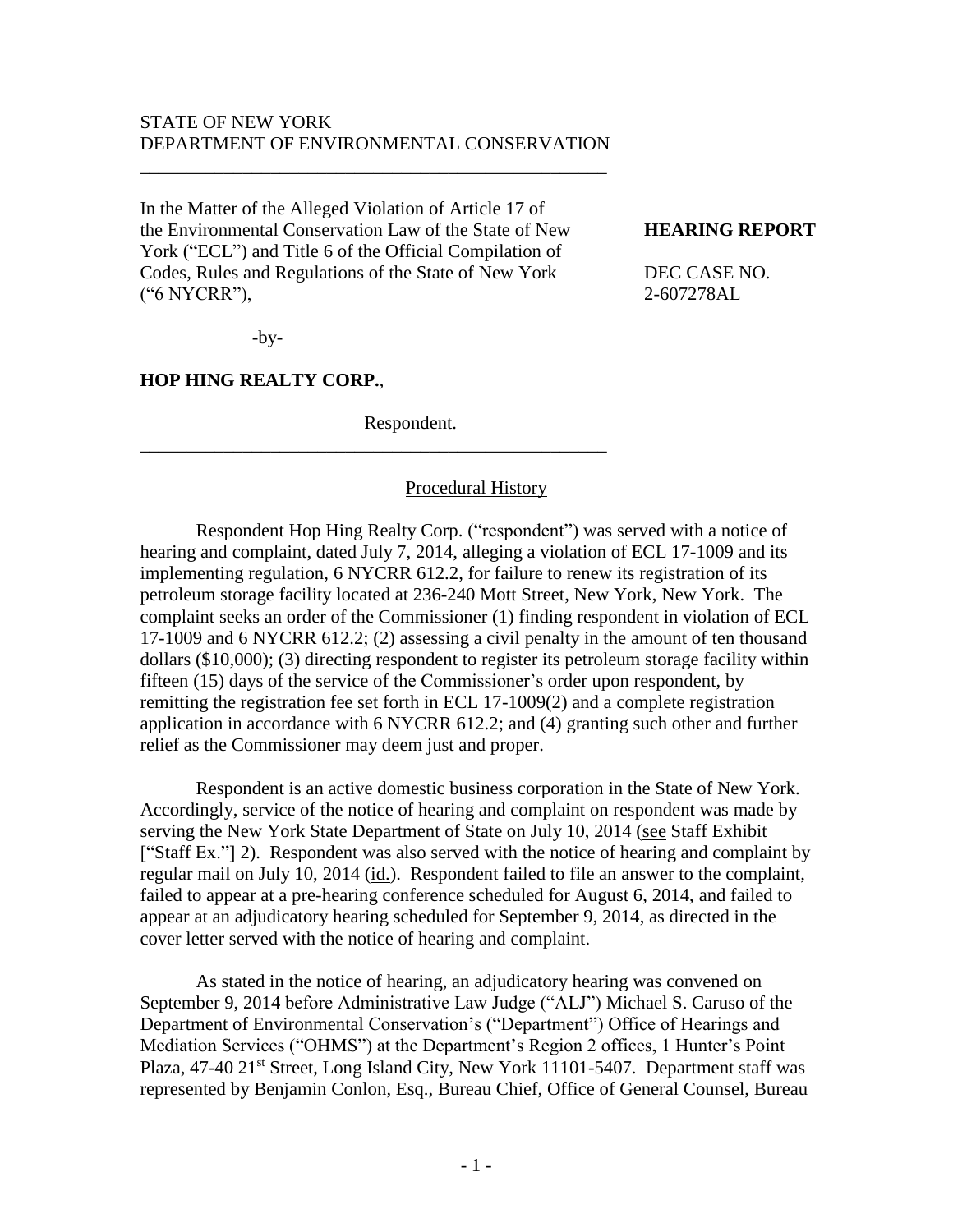of Remediation, New York State Department of Environmental Conservation, 625 Broadway, Albany, New York 12233-1500. No one appeared on behalf of respondent.

Department staff indicated that it was prepared to proceed with the hearing, proffering a program staff witness. Noting for the record that respondent had failed to answer the complaint, failed to appear for the prehearing conference and failed to appear for the adjudicatory hearing, Department staff orally moved for a default judgment pursuant to 6 NYCRR 622.15. The ALJ reserved on the default motion, allowing the record to remain open for Department staff to submit the documentation required by 6 NYCRR 622.15(b). Moreover, the ALJ noted Department staff's readiness for hearing and noted the failure of respondent to appear. The ALJ advised that the hearing, in the absence of respondent, would be convened on a subsequent date.

On September 19, 2014, the adjudicatory hearing was reconvened before the undersigned ALJ at the Department's Central Office at 625 Broadway, Albany, New York 12233. Department staff was represented by Adriana Le Blan, Esq. Department staff orally renewed its motion for a default judgment, and also sought judgment on the merits.

Staff also made a motion to amend the complaint to reduce the requested penalty from ten thousand dollars (\$10,000) to seven thousand five hundred dollars (\$7,500), in accordance with general penalty guidelines as set forth in Matter of 12 Martense Assocs. LLC, Order of the Commissioner, December 19, 2011, at 2 (civil penalty of \$7,500 is appropriate for registration violations of between two and five years' duration). Reduction of the penalty requested in the complaint in this matter does not raise the same due process concerns as would a request to increase the penalty in a default situation (see Matter of Reliable Heating Oil, Inc., Decision and Order of the Commissioner, October 30, 2013, at 2-3; see also CPLR 3215[b] (default judgment "shall not exceed in amount … that demanded in the complaint"]), and the requested reduction does not otherwise prejudice respondent. I therefore granted staff's motion to amend at the September 19, 2014 hearing (see 6 NYCRR 622.5[b] ["a party may amend its pleading at any time prior to the final decision of the commissioner by permission of the ALJ … and absent prejudice to the ability of any other party to respond"]).

Department staff called one witness, Brooke Turallo, a Legal Assistant in the Department's Office of General Counsel's Petroleum Spill and Bulk Storage ("PBS") Section. In all, seven (7) exhibits were received in evidence.

## Applicable Regulatory Provision

## Section 612.2. Registration of facilities.

## (a) *Existing facilities*.

(1) Within one year of the effective date of these regulations, the owner of any petroleum storage facility having a capacity of over 1,100 gallons must register the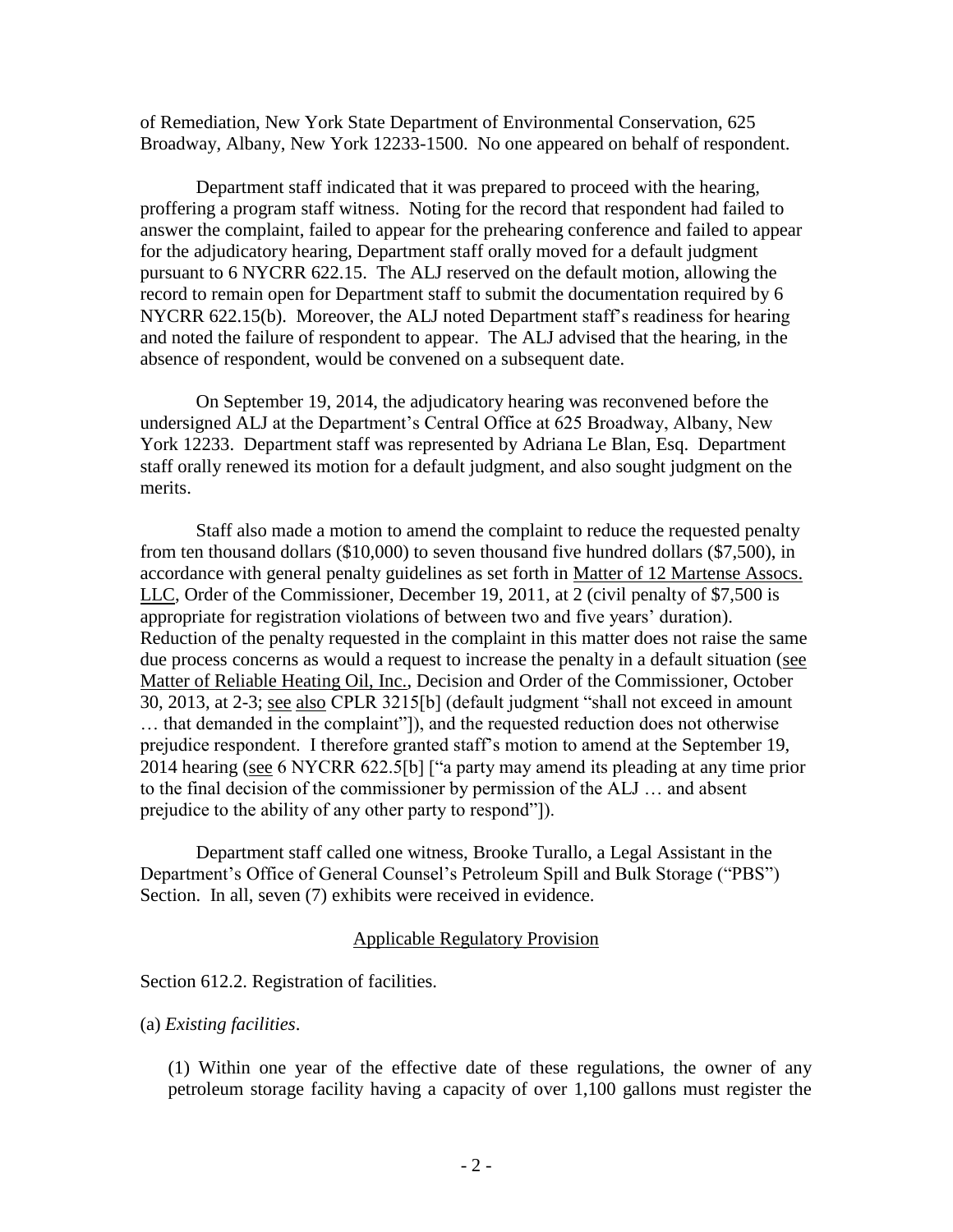facility with the department. This shall include any out-of-service facility which has not been permanently closed.

(2) Registration must be renewed every five years from the date of the last valid registration until the department receives written notice that the facility has been permanently closed or that ownership of the facility has been transferred.

# Findings of Fact

- 1. Respondent Hop Hing Realty Corp. is the owner of a petroleum storage facility having a capacity of over 1,100 gallons located at 236-240 Mott Street, New York, New York ("facility"). In particular, petroleum storage tank number 001 at the facility has a capacity of 2,000 gallons and is located aboveground (Staff Ex. 1, Complaint ["Compl."] ¶ 14; see also Staff Exs. 5, 6, and 7).
- 2. Respondent is an active domestic business corporation in the State of New York (Staff Ex. 3).
- 3. On December 6, 2006, the Department issued Petroleum Bulk Storage ("PBS") Certificate Number 2-607278, registering the PBS facility, to respondent Hop Hing Realty Corp. (Staff Ex. 6). This registration expired on January 4, 2012 (id.).
- 4. On December 14, 1984, Han Ying, Inc., by deed, transferred all right, title and interest in the facility to respondent Hop Hing Realty Corp., the facility's current owner. This deed is recorded in the Office of the City Register of the City of New York (Staff Ex. 4).
- 5. Brooke Turallo is a Legal Assistant in the PBS Section of the Department's Office of General Counsel, and is authorized to access, search and inspect the Department's unified information system ("UIS") and "D2" databases. These databases contain petroleum storage facility records filed with the Department, which records include petroleum storage facility registrations filed pursuant to 6 NYCRR 612.2. (Testimony of Brooke Turallo).
- 6. On September 8 and 19, 2014, Brooke Turallo searched the petroleum storage facility records contained in the Department's UIS and D2 databases for any petroleum facility registration filed by respondent for the facility (Testimony of Brooke Turallo).
- 7. As a result of her searches, Brooke Turallo determined that respondent has not renewed the registration of the facility upon the expiration of the existing registration on January 4, 2012 (Testimony of Brooke Turallo).
- 8. As shown by Receipt for Service No. 201407140045 issued by the New York State Department of State, respondent was served on July 10, 2014, pursuant to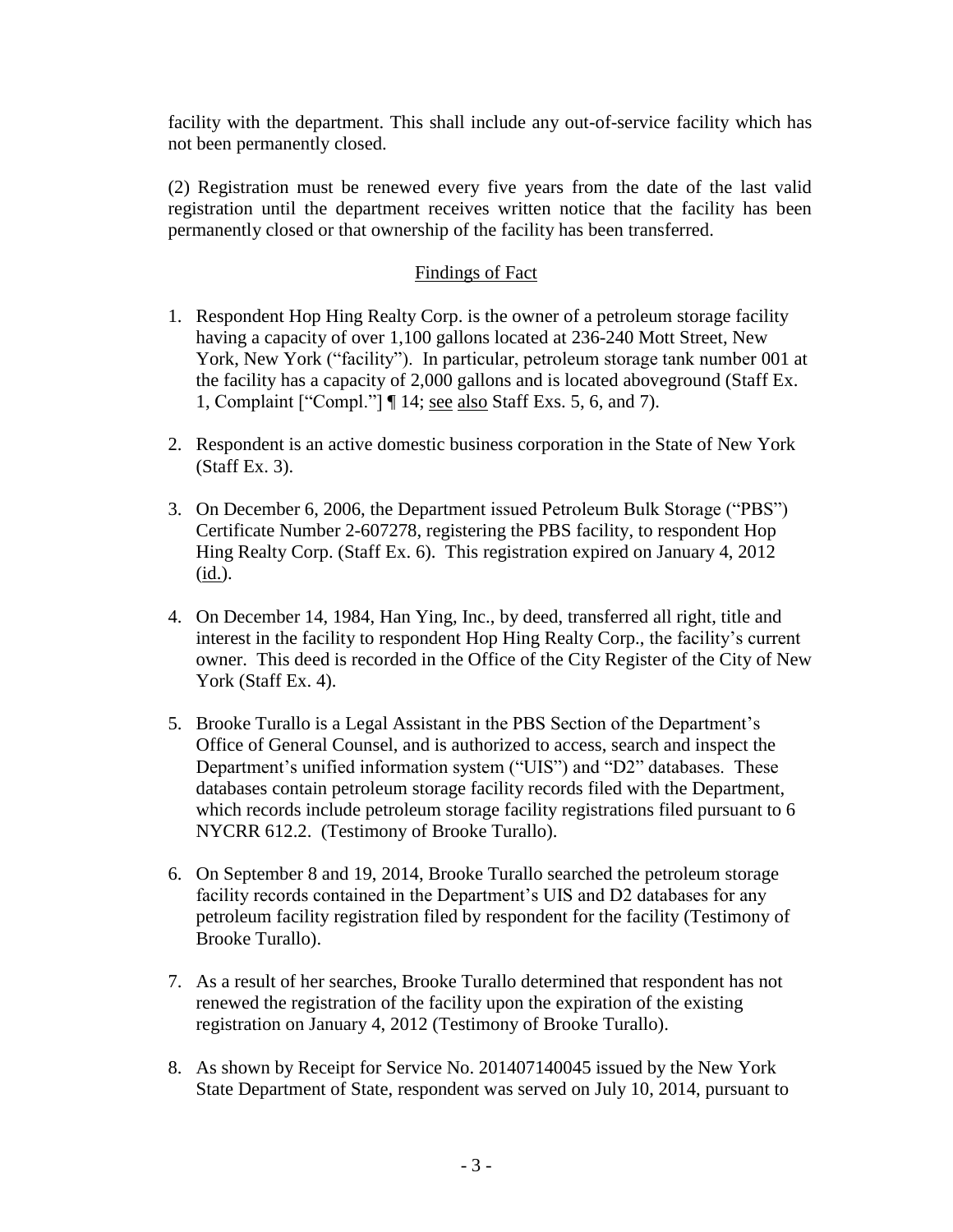section 306 of the Business Corporation Law with a notice of hearing and complaint dated July 7, 2014, alleging a violation of ECL 17-1009 and its implementing regulation, 6 NYCRR 612.2, for failure to renew the registration of its petroleum storage facility located at 236-240 Mott Street, New York, New York. The notice of hearing and complaint was also served on respondent by regular mail on July 10, 2014 (Staff Ex. 2).

9. Respondent failed to file an answer to the complaint; failed to appear at a prehearing conference scheduled for August 6, 2014, as directed in the cover letter served with the notice of hearing and complaint; and failed to appear for the adjudicatory hearing scheduled in the matter on September 9, 2014, as directed in the notice of hearing (Hearing Record; Staff Ex. 1).

#### Discussion

A respondent upon whom a complaint has been served must serve an answer within 20 days of receiving a notice of hearing and complaint (see 6 NYCRR 622.4[a]). A respondent's failure to file a timely answer "constitutes a default and a waiver of respondent's right to a hearing" (6 NYCRR 622.15[a]). In addition, attendance by a respondent at a scheduled pre-hearing conference or hearing is mandatory, "and failure to attend constitutes a default and a waiver of the opportunity for a hearing" (6 NYCRR 622.8[c]; see also 6 NYCRR 622.15[a] ["A respondent's … failure to appear at the hearing or the pre-hearing conference … constitutes a default and waiver of respondent's right to a hearing"]).

Upon a respondent's failure to answer a complaint or failure to appear for a prehearing conference or hearing, Department staff may make a motion to an ALJ for a default judgment. Such motion must contain (i) proof of service upon respondent of the notice of hearing and complaint; (ii) proof of respondent's failure to appear or to file a timely answer; and (iii) a proposed order (see 6 NYCRR 622.15[b][1]-[3]).

As the Commissioner has held, "a defaulting respondent is deemed to have admitted the factual allegations of the complaint and all reasonable inferences that flow from them" (Matter of Alvin Hunt, d/b/a Our Cleaners, Decision and Order of the Commissioner, July 25, 2006, at 6 [citations omitted]). In addition, in support of a motion for a default judgment, staff must "provide proof of the facts sufficient to support the claim" (Matter of Queen City Recycle Center, Inc., Decision and Order of the Commissioner, December 12, 2013, at 3).

In this case, Department staff's proof presents a prima facie case demonstrating that respondent failed to renew its registration of its petroleum storage facility located at 236-240 Mott Street, New York, New York, in violation of 6 NYCRR 612.2.

The record establishes that: (i) Department staff served the notice of hearing and complaint upon respondent; (ii) respondent failed to file an answer to the complaint; failed to appear at a pre-hearing conference scheduled for August 6, 2014, as directed in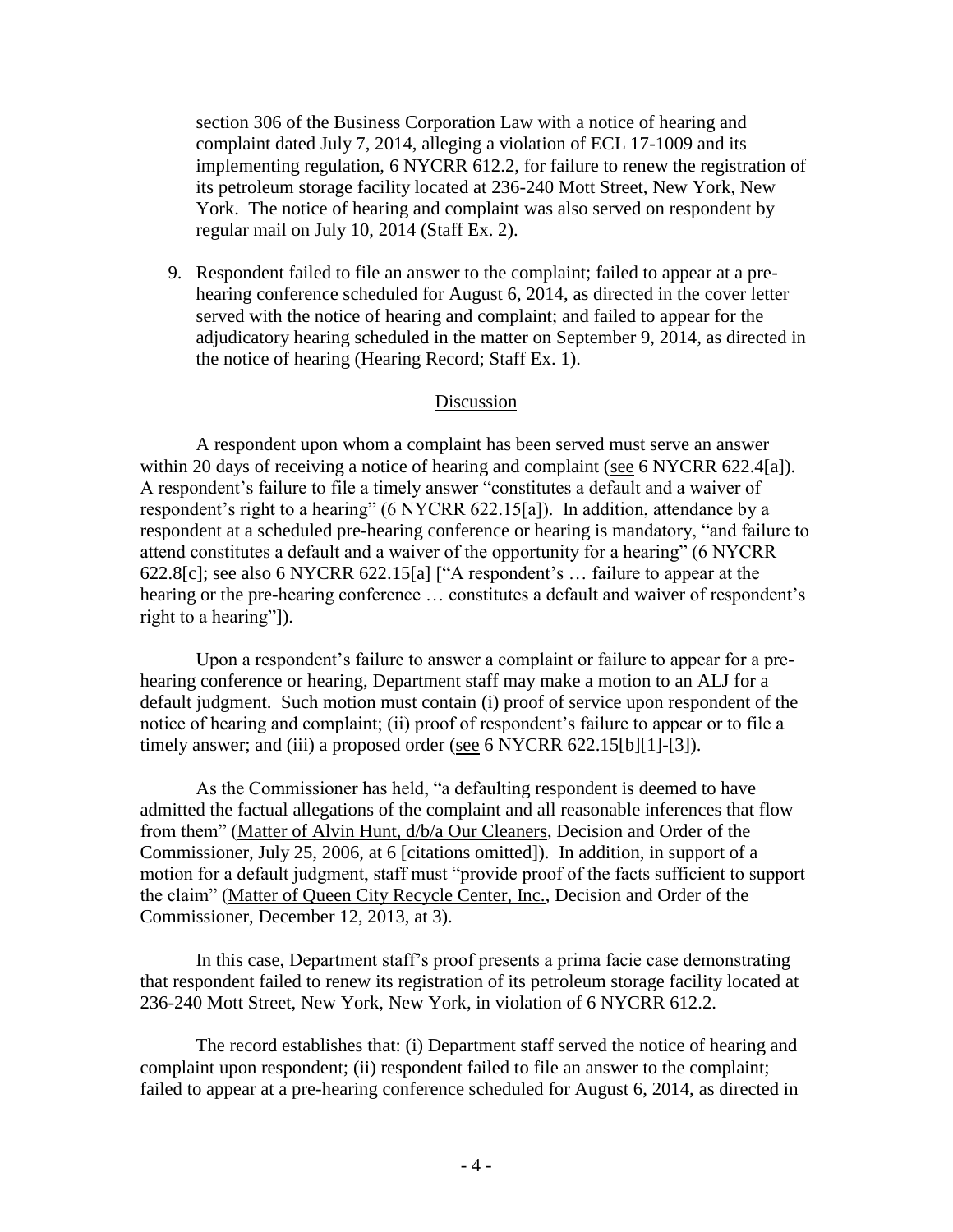the cover letter served with the notice of hearing and complaint; and (iii) respondent failed to appear for the adjudicatory hearing scheduled in the matter on September 9, 2014, as directed in the notice of hearing. The Department is entitled to a default judgment in this matter pursuant to the provisions of 6 NYCRR 622.15.

Moreover, the proof adduced at the September 19, 2014 hearing, conducted in respondent's absence, demonstrates by a preponderance of the evidence that respondent failed to renew the registration of its petroleum storage facility upon the expiration of its existing registration on January 4, 2012, in violation of 6 NYCRR 612.2. The Department is entitled to judgment upon the facts proven.

Department staff's proposed order<sup>1</sup> and the \$7,500 civil penalty it seeks are consistent with the Department's penalty policy, prior decisions of the Commissioner, and applicable provisions of ECL article 71.

# Recommendation

Based upon the foregoing, I recommend that the Commissioner issue an order:

- 1. Granting Department staff's motion for default, finding respondent Hop Hing Realty Corp. in default pursuant to the provisions of 6 NYCRR 622.15;
- 2. Holding, based upon the proof adduced at the adjudicatory hearing, that respondent Hop Hing Realty Corp. violated 6 NYCRR 612.2 by failing to renew the registration of its petroleum storage facility located at 236-240 Mott Street, New York, New York;
- 3. Directing respondent Hop Hing Realty Corp. to submit to the Department, within fifteen (15) days of the service of the Commissioner's order upon respondent, a complete registration application for the facility, accompanied by past due and current registration fees;
- 4. Directing respondent Hop Hing Realty Corp. to pay a civil penalty in the amount of seven thousand five hundred dollars (\$7,500); and

 $\overline{a}$ 

 $<sup>1</sup>$  At the September 19, 2014 hearing, I granted Department staff's request that the findings and relief</sup> contained in the wherefore clause of staff's complaint, as amended herein, be considered staff's proposed order, in satisfaction of 6 NYCRR 622.15(b)(3) (see Matter of XHIKU LLC, Order of the Commissioner, September 22, 2014, at 1-2).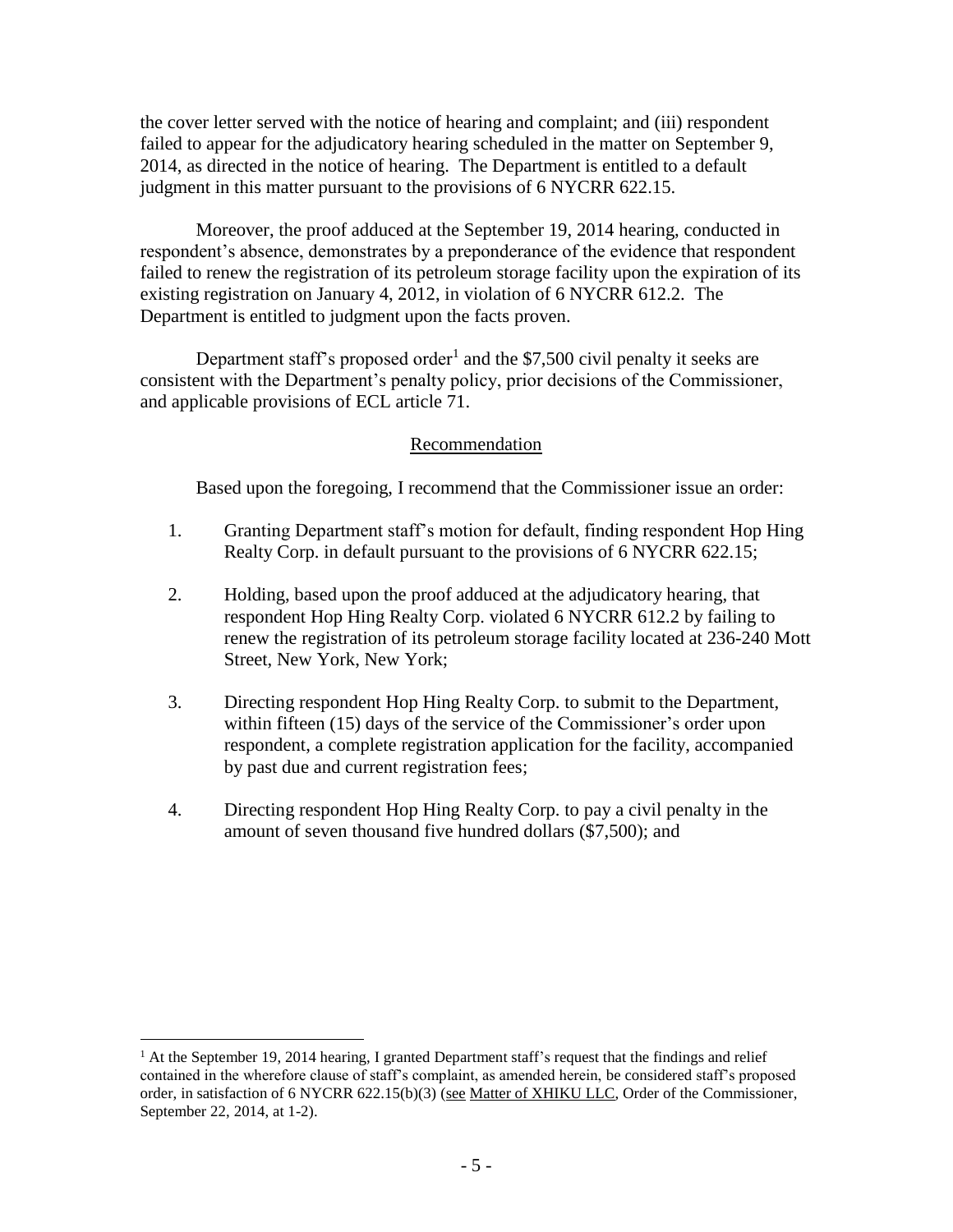5. Directing such other and further relief as he may deem just and proper.

/s/

D. Scott Bassinson Administrative Law Judge

\_\_\_\_\_\_\_\_\_\_\_\_\_\_\_\_\_\_\_\_\_\_\_\_\_\_\_

Dated: Albany, New York September 24, 2014